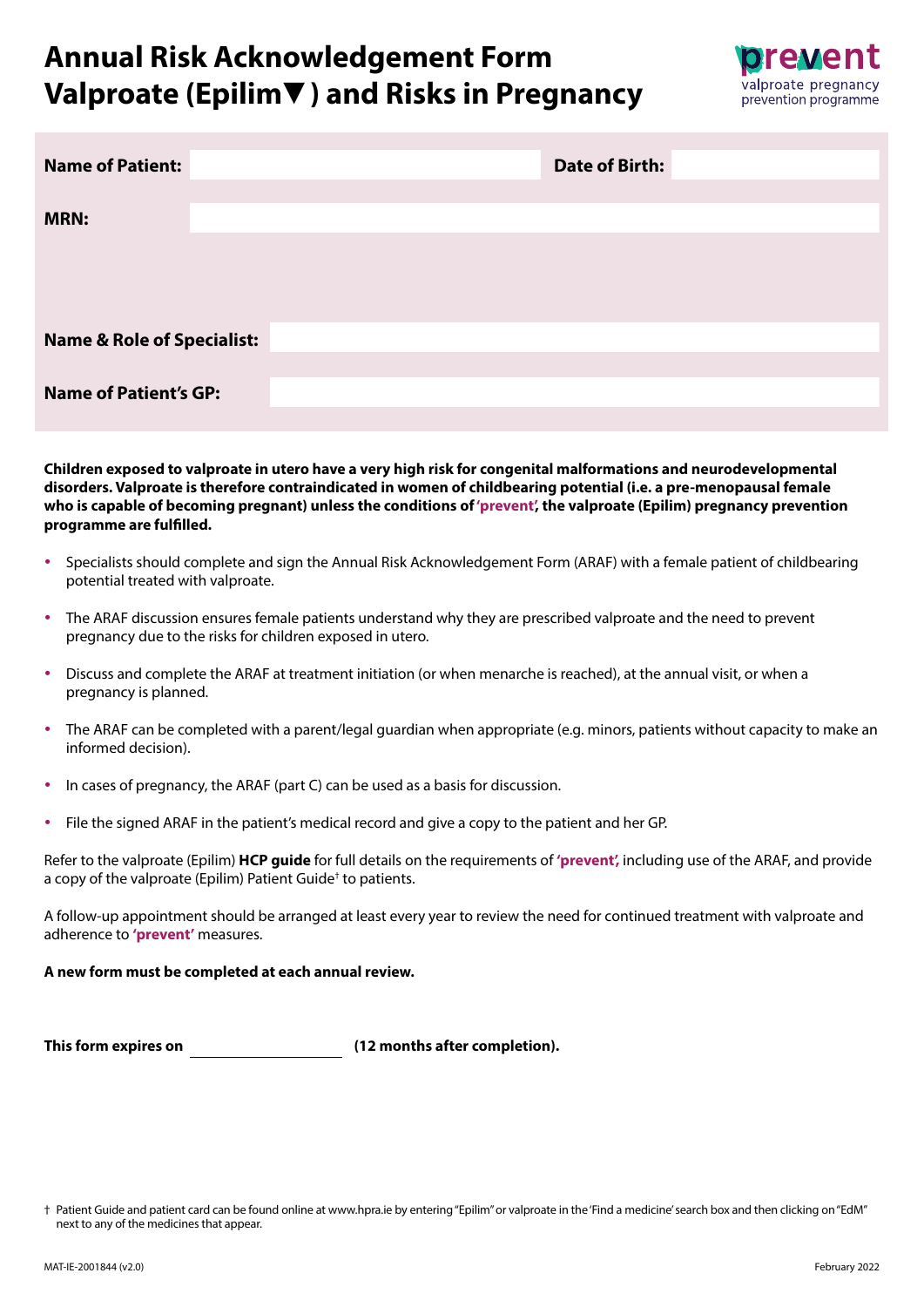

**Name of Patient:**  MRN: **MRN:**  $\blacksquare$ 

#### **Part A - Does 'prevent' apply to this patient?**

Women of childbearing potential (i.e. pre-menopausal females who are capable of becoming pregnant) taking valproate, regardless of the indication, should fulfil all the requirements of the **'prevent'** pregnancy prevention program. The only exception is when you (the specialist) consider that there are compelling reasons to indicate that there is no risk of pregnancy. When initiating or reviewing treatment, carefully assess the potential for pregnancy and decide if **'prevent'** applies to this patient (see below).

| <b>Specialist Assessment</b>                                                                                                                                                                                                                                                                                                                                                                                                                                                                                                                                                                                                                                                                                                                                                                                                                                                                                                                                                                                                                               | <b>Tick</b><br>box |  |
|------------------------------------------------------------------------------------------------------------------------------------------------------------------------------------------------------------------------------------------------------------------------------------------------------------------------------------------------------------------------------------------------------------------------------------------------------------------------------------------------------------------------------------------------------------------------------------------------------------------------------------------------------------------------------------------------------------------------------------------------------------------------------------------------------------------------------------------------------------------------------------------------------------------------------------------------------------------------------------------------------------------------------------------------------------|--------------------|--|
| The patient is of childbearing potential and 'prevent' applies (sign Part A and proceed to B and C)                                                                                                                                                                                                                                                                                                                                                                                                                                                                                                                                                                                                                                                                                                                                                                                                                                                                                                                                                        |                    |  |
| The patient is of childbearing potential, however, there are compelling reasons to indicate there is no risk of<br>pregnancy and the requirements of 'prevent' do not apply (record reasons here and sign Part A):                                                                                                                                                                                                                                                                                                                                                                                                                                                                                                                                                                                                                                                                                                                                                                                                                                         |                    |  |
| Note: If the compelling reason(s) may be subject to change (not permanent), the patient should be advised to contact her specialist<br>immediately if her circumstances change, and a regular review of the reason should be undertaken as part of treatment reviews and<br>at least annually. The patient should be provided with a copy of the patient guide and the risks of pregnancy explained so that she is<br>aware of the risks if circumstances change. Parts B and C of the form can be completed to aid discussion and understanding.<br>For girls that have not yet reached menarche, parents/legal guardians should be advised of the need to contact the specialist as soon as<br>menarche occurs to arrange for a review of treatment. The patient and/or her parents/legal guardian should be provided with a copy<br>of the patient guide and the risks of pregnancy explained so that they are aware of the risks for the future. Parts B and C of the form can<br>be completed to aid discussion and understanding, where appropriate. |                    |  |
| I confirm that, where applicable, I have given the patient (and/or her parent/legal guardian) a copy of the valproate<br>(Epilim) patient guide and informed her that an electronic version of the patient guide, patient card and package<br>leaflet can be accessed at www.hpra.ie <sup>+</sup>                                                                                                                                                                                                                                                                                                                                                                                                                                                                                                                                                                                                                                                                                                                                                          |                    |  |
| <b>Name of Specialist:</b><br>Signature:<br>Date:                                                                                                                                                                                                                                                                                                                                                                                                                                                                                                                                                                                                                                                                                                                                                                                                                                                                                                                                                                                                          |                    |  |
|                                                                                                                                                                                                                                                                                                                                                                                                                                                                                                                                                                                                                                                                                                                                                                                                                                                                                                                                                                                                                                                            |                    |  |

<sup>†</sup> Patient Guide and patient card can be found online at www.hpra.ie by entering "Epilim" or valproate in the 'Find a medicine' search box and then clicking on "EdM" next to any of the medicines that appear.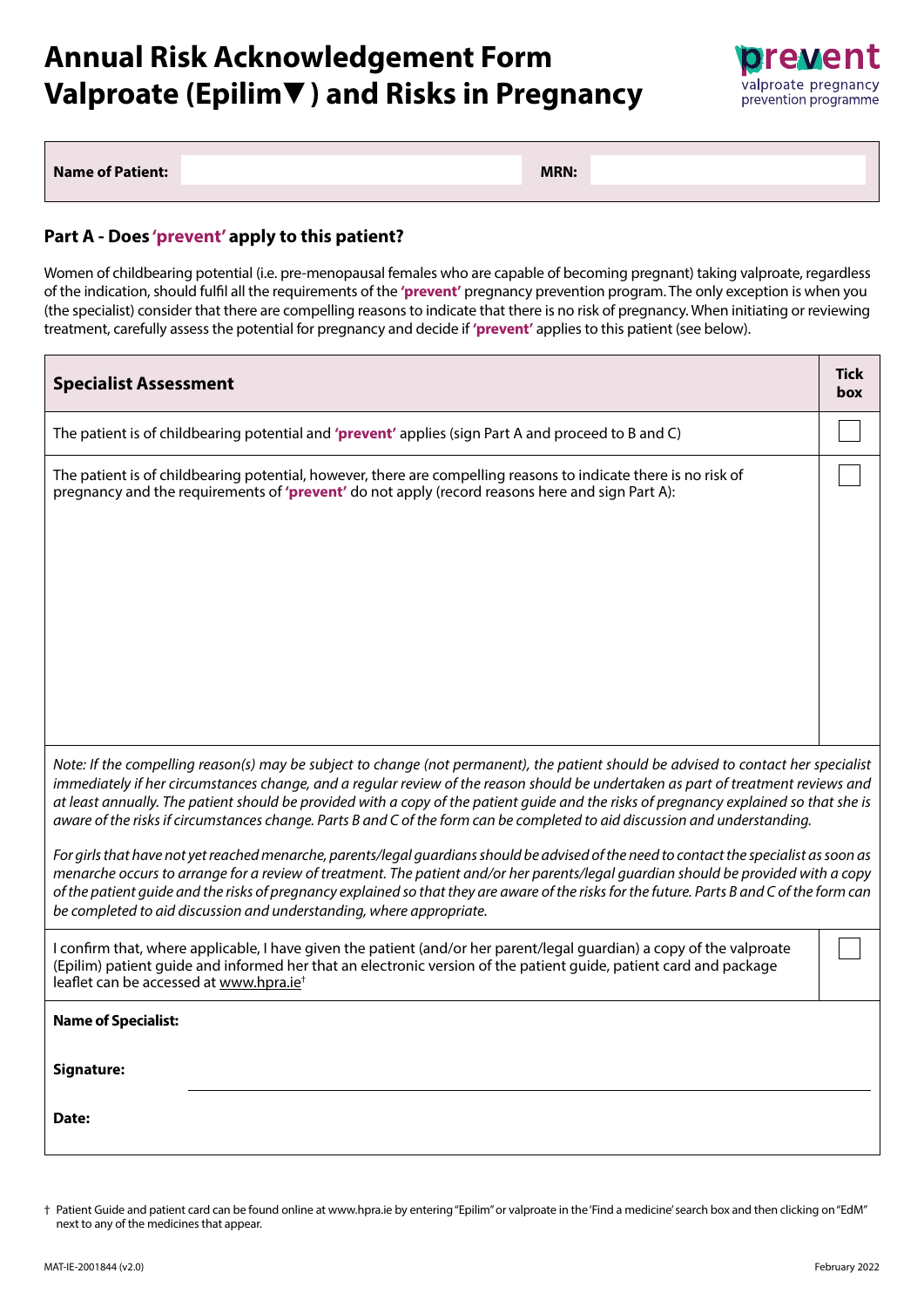

| <b>Name of Patient:</b> | <b>MRN:</b> |
|-------------------------|-------------|
|                         |             |

#### **Part B: Specialist acknowledgement that risks related to the use of valproate during pregnancy and the requirements of 'prevent' were discussed with the patient**

| I confirm I have discussed the following with the patient:                                                                                                                                                                                                                      | <b>Initials</b> |
|---------------------------------------------------------------------------------------------------------------------------------------------------------------------------------------------------------------------------------------------------------------------------------|-----------------|
| The patient needs valproate because:<br>her condition does not respond adequately to other treatments<br>she does not tolerate other treatments<br>she is currently undergoing a treatment change from valproate                                                                |                 |
| Valproate must not be used during pregnancy (except in rare situations in epilepsy for patients who are resistant or<br>intolerant to other treatments)                                                                                                                         |                 |
| The overall risks in children exposed to valproate during pregnancy are:<br>• an approximately 11% chance of major congenital malformations and<br>• up to 30% to 40% chance of a wide range of early developmental problems that can lead to significant learning disabilities |                 |
| The conditions of the pregnancy prevention programme must be fulfilled when of childbearing potential                                                                                                                                                                           |                 |
| The need for regular (at least annual) review of the need to continue valproate treatment by a specialist                                                                                                                                                                       |                 |
| The need for a negative (serum) pregnancy test result at treatment initiation and as needed thereafter (when of<br>childbearing potential)                                                                                                                                      |                 |
| The need for effective contraception, without interruption, throughout treatment with valproate (when of childbearing potential)                                                                                                                                                |                 |
| The need to arrange an appointment with her specialist as soon as she is planning pregnancy to ensure timely discussion,<br>and a timely switch to an alternative treatment before stopping contraception and conception occurring                                              |                 |
| The need to contact her doctor immediately for an urgent referral and review of treatment by her specialist in case of<br>suspected pregnancy                                                                                                                                   |                 |
| I confirm I have given the patient (and/or her parent/legal guardian) a copy of the valproate (Epilim) patient guide and informed<br>her that an electronic version of the patient guide, patient card and package leaflet can be accessed at www.hpra.ie <sup>t</sup>          |                 |
| In case of pregnancy, I confirm that:                                                                                                                                                                                                                                           |                 |
| . We have discussed options for switching treatment                                                                                                                                                                                                                             |                 |
| . She is receiving the lowest possible effective dose of valproate to minimise the possible harmful effect on the unborn                                                                                                                                                        |                 |
| • She is fully aware of the risks of pregnancy                                                                                                                                                                                                                                  |                 |
| • She is informed about the possibility of pregnancy support or counselling and appropriate monitoring of her baby<br>during pregnancy                                                                                                                                          |                 |
| • I confirm I have given the patient (and/or her parent/legal guardian) a copy of the valproate (Epilim) patient guide and informed<br>her that an electronic version of the patient guide, patient card and package leaflet can be accessed at www.hpra.ie <sup>+</sup>        |                 |
| Clinical notes (as applicable):                                                                                                                                                                                                                                                 |                 |
| <b>Name of Specialist:</b>                                                                                                                                                                                                                                                      |                 |
| Signature:<br>Date:                                                                                                                                                                                                                                                             |                 |

† Patient Guide and patient card can be found online at www.hpra.ie by entering "Epilim" or valproate in the 'Find a medicine' search box and then clicking on "EdM" next to any of the medicines that appear.